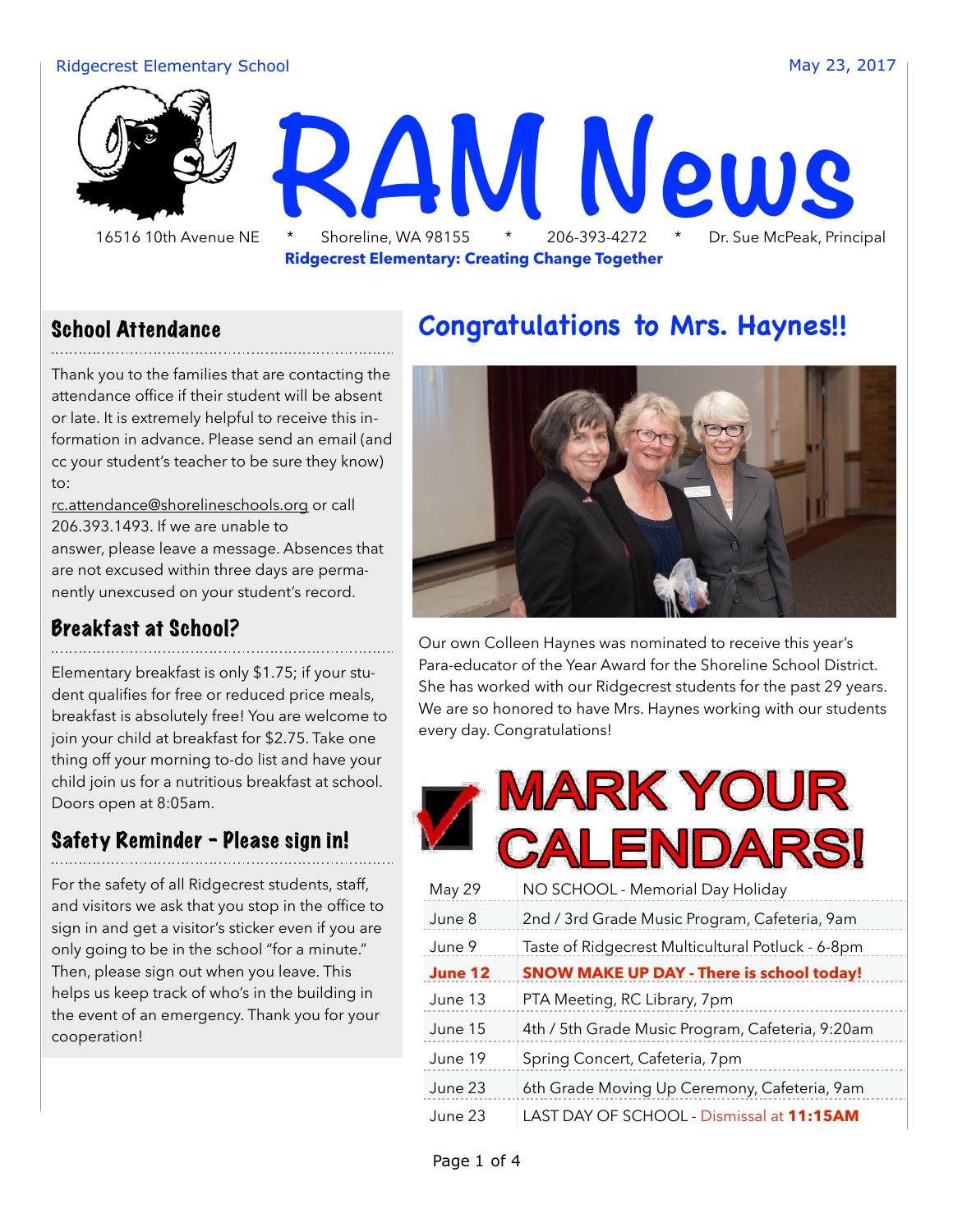#### Ridgecrest Elementary School and The Contract of the Contract of the May 23, 2017



The **"Back to School"** event for Shoreline students needing support with school supplies, haircuts, and clothing assistance, is scheduled for 12:30-4:00 pm, Wednesday, August  $26<sup>th</sup>$ . Registration started May 15<sup>th</sup>. You can register online, by mail, call or with the School Nurse or Family Advocate.

Online at [www.btsconsortium.org](http://www.btsconsortium.org) Mail in Registration Form Call 206.393.4916 BTS Information Line – leave a message and someone will return your call to register you. Contact your School Nurse or Family Advocate

#### **Summer Vaccinations**

Please call, email or send the treatment form listing your student's name, date and vaccination received to the school. We will update your student's medical file. Please remember your student will be excluded if the required vaccinations are not in place by the first day of school. These immunizations are DTaP (diphtheria, tetanus and pertussis), Polio, MMR (measles, mumps and rubella), and Hepatits B. Call us if you have any questions.

#### **Thinking Summer?**

Parents please remember to pickup your child's medications in the health office before the end of the school year as the school office will not be open all summer.

Many did not retrieve medicines at the end of last year and they had to be destroyed, so please remember to come in the health office for these. **We cannot give medications to students to bring home – we can only release these to an adult regardless of the medication.**

# **News from the RC**



**Important:** Time to find those missing and late library books! **ALL library books are due by Friday, June 9.**

We really prefer to get the original book back, to save money

and time. But, if June 9 comes and students cannot find a missing book, there are two options:

- 1. You can purchase a new or gently used copy of the book (Third Place Books is a great source).
- 2. Pay the replacement cost of the books and we will purchase a new copy over the summer

The library will send out email overdue notices so watch your email inbox. Email if you have any questions about your child's library record: [joanna.freeman@shorelineschools.org](mailto:joanna.freeman@shorelineschools.org)

~ Joanna

Thank you!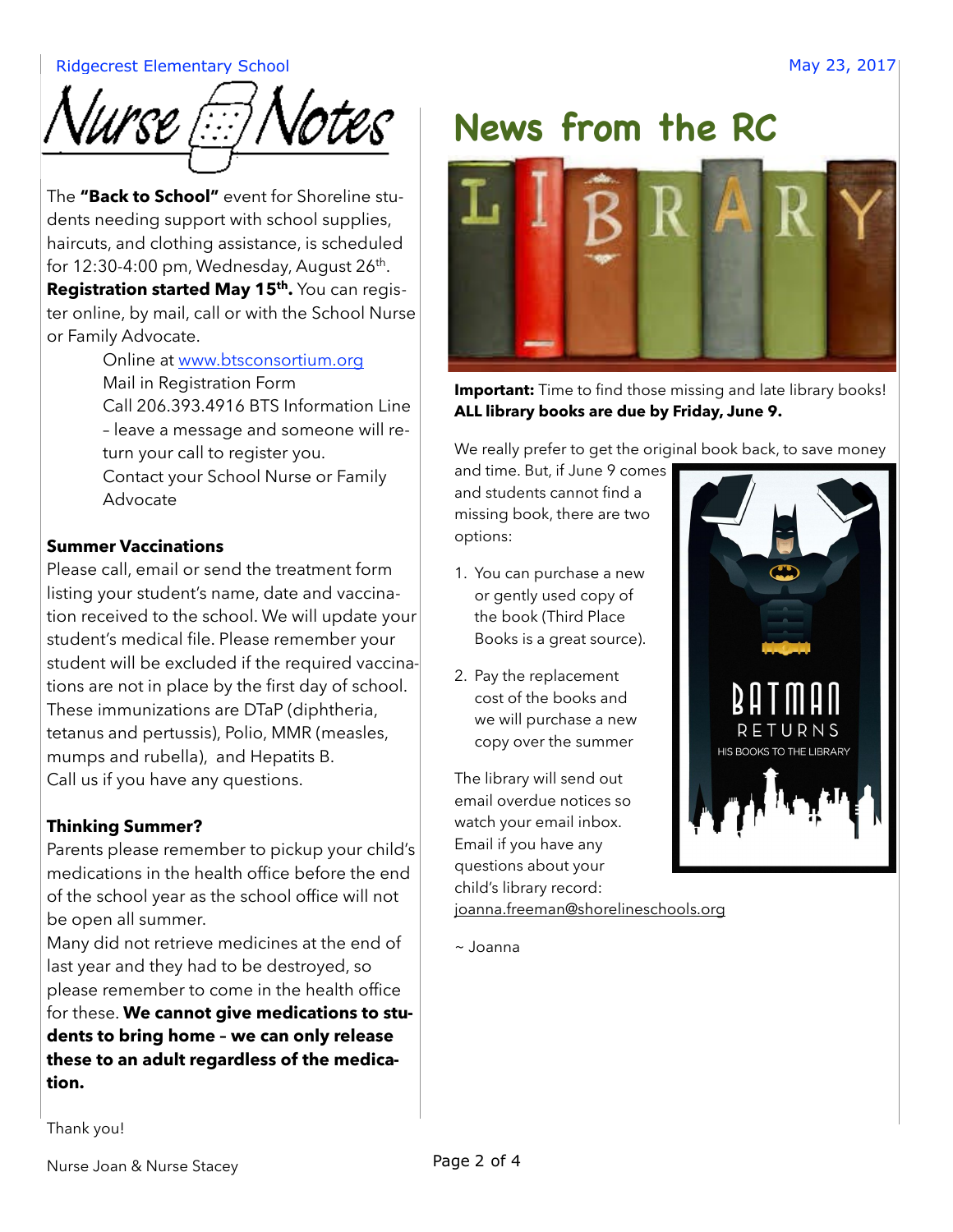# **\*\* PTA NEWS \*\***

# **Newsletter**

The following link will take you to the current PTA newsletter: http://ridgecrestpta.org/Doc/Public/PTA%20News%2005.2017.pdf

# **Final 2016-17 PTA Meeting**

Please join us on Tuesday, June 13 at 7pm in the Ridgecrest Library for our final meeting of the 2016-17 school year! We would love to see you there!

# **RC PTA Nominating Committee**

The PTA board is looking for nominations to fill the following open positions:

co-Presidents

VP of Fundraising

VP of Programs

Please visit [www.ridgecrestpta.org](http://www.ridgecrestpta.org) for more information.

### **The RC Talent Show is Coming!**

The RC Talent Show will be held on Friday, June 2 from 6:30- 8:30pm

 Dress Rehearsal (June 1st) 3:30-5:30pm Talent Show (June 2nd) 6:30-8:30pm

Questions? Please contact the Talent Show Coordinator: Myles Corbin ([myles.corbin@gmail.com](mailto:myles.corbin@gmail.com))

# **Dates to Remember**

## **Reminder: Snow Make Up Day**

There is a snow make up day that is NOT listed on your Shoreline School District wall calendar. Please note:

#### **June 12th is now regular school day and students will be expected to attend class.**

If your child will not attend school due to previous plans, please call the attendance office at 206.393.1493 or email the attendance office at [rc.attendance@shorelineschools.org](mailto:rc.attendance@shorelineschools.org) and let us know the reason for the absence. Thank you, in advance, for your cooperation in this matter.

# **May 29 Holiday**

School will be closed on Monday, May 29 in observance of the Memorial Day Holiday. Enjoy your threeday weekend.

## **Last Day of School**

The last day of school for the 2016-17 school year will be Friday, June 23rd. Students will be dismissed at **11:15 am**. Please be sure to mark your calendars!